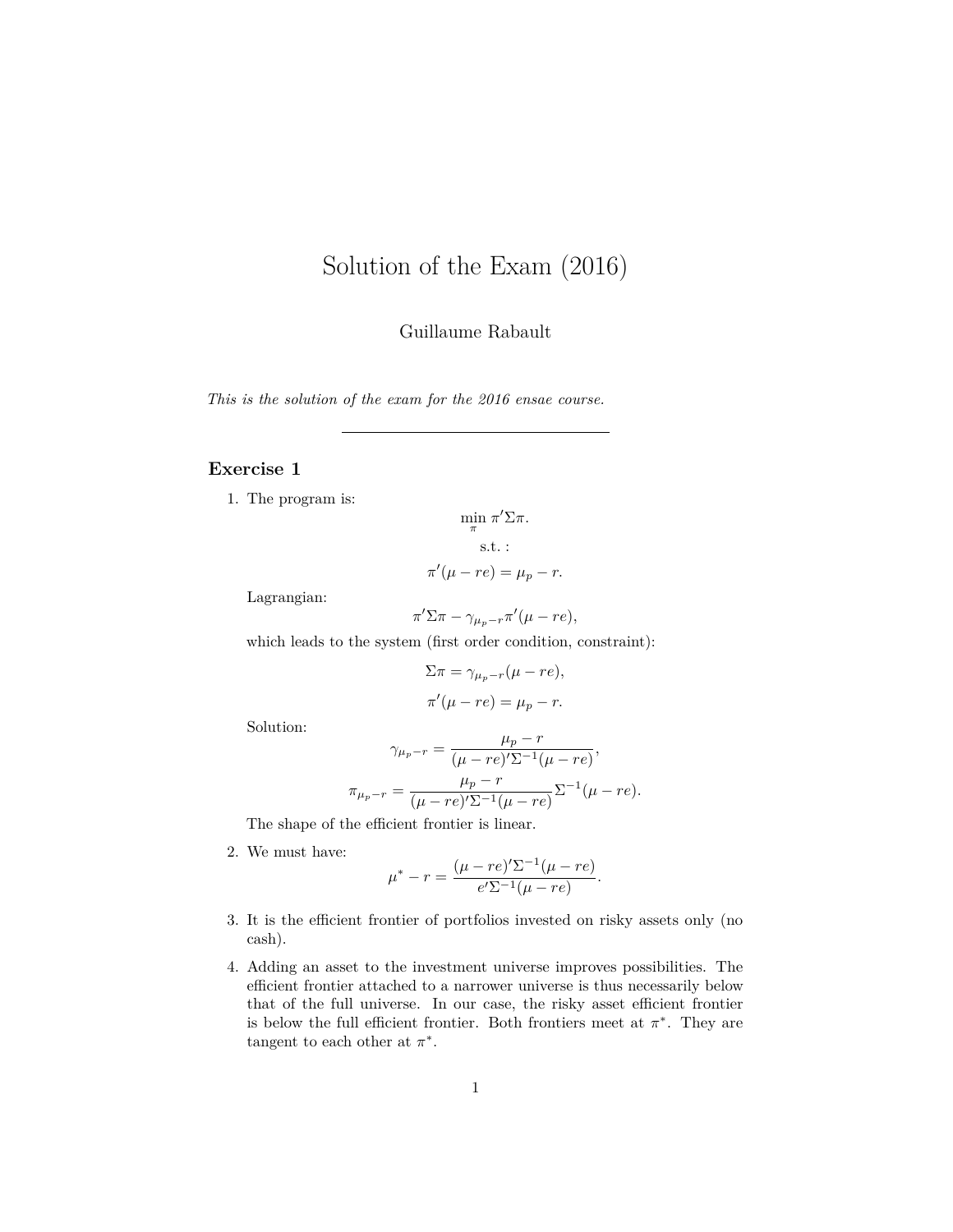- 5. This follows from the formula for  $\mu^* r$ , that of  $\pi_{\mu_p r}$  and that of  $\gamma_{\mu_p r}$ .
- 6.  $\Sigma \pi_{\mu_p-r}$  is a vector where component *i* measures the covariance of asset *i* with the return of portfolio *p*. It is by construction the derivative of portfolio with respect to a change in position. Therefore, the marginal change in risk brought up by a change in position  $\pi_{\mu_p-r,i}$  is the covariance of the corresponding return with the portfolio return. The first order condition says that at the optimum, these marginal changes in risk must be proportional to the excess returns. Covariances need to be proportional to excess returns. The gradient of the risk function must be orthogonal to the level sets induced by the constraint.
- 7. We have:

$$
\Sigma \pi = \frac{\mu_p - r}{\mu^* - r} \frac{\mu^* - r}{(\mu - re) \Sigma^{-1} (\mu - re)} (\mu - re),
$$

and this translates into (using question 5.):

$$
\Sigma \pi^* = \frac{\mu^* - r}{(\mu - re)'\Sigma^{-1}(\mu - re)}(\mu - re).
$$

All first order conditions (i.e. for all excess return targets) boil down to the same one, which is the one of the tangent portfolio. Indeed, all investors apply the same trade-off.

8. We have:

$$
\Sigma \pi^* = \frac{\mu^* - r}{(\mu - re)' \Sigma^{-1} (\mu - re)} (\mu - re),
$$

and as a result:

$$
\sigma^{*2} = \pi^{*'} \Sigma \pi^* = \frac{\mu^* - r}{(\mu - re)' \Sigma^{-1} (\mu - re)} (\mu^* - r).
$$

Combining the two relationships we get:

$$
\frac{\Sigma \pi^*}{\sigma^{2*}} (\mu^* - r) = (\mu - r),
$$

i.e.:

$$
\beta(\tilde{r}_i, \tilde{r}^*)(\mu^* - r) = (\mu - r).
$$

Beta is the coefficient of the regression of  $\tilde{r}_i$  on  $\tilde{r}^*$ . This relationship says that all expected excess returns of the asset are proportional to their beta with the market. In the excess return/beta space, all assets are on a line that goes through the origin.

9. If all investors share the same beliefs and only differ in their risk aversion parameters (within the above quadratic family of utility functions), they will all hold the tangent portfolio as their risky asset holding (although the proportion invested in the tangent portfolio will be different from one investor to the next). The aggregated risky asset portfolio is equal to the overall market and it must be the tangent portfolio. As a result, the beta relationship holds with the tangent portfolio being replaced by the market portfolio. This is the capm.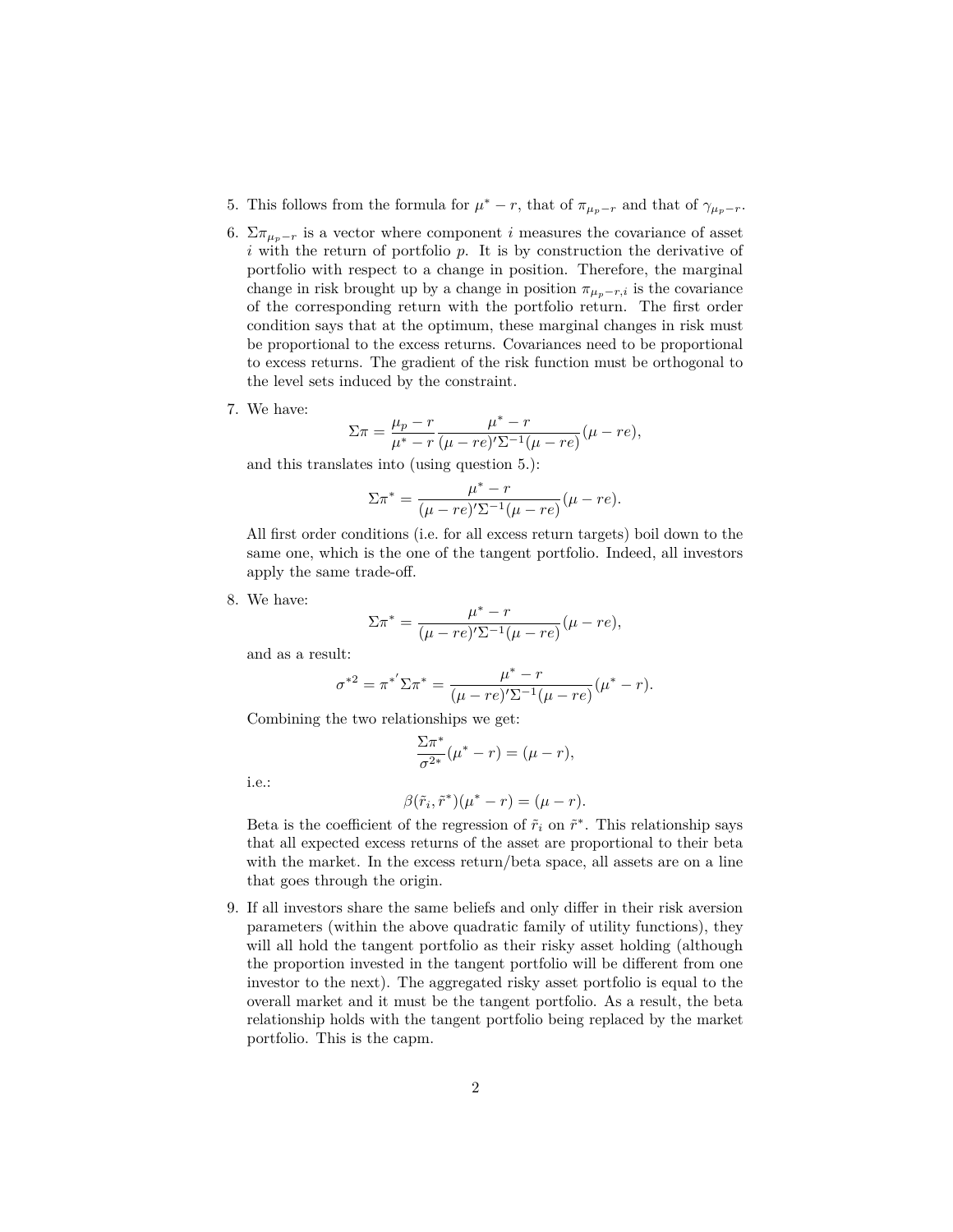## **Exercise 2**

1. The program is

Lagrangian:

$$
\min_{\pi} \pi' \Sigma \pi.
$$
  
s.t. :  

$$
\pi' e = 1.
$$
  

$$
\pi' \Sigma \pi - \gamma \pi' e,
$$

which leads to the system (first order condition, constraint):

$$
\Sigma \pi = \gamma e,
$$

$$
\pi' e = 1
$$

Solution:

$$
\gamma = \frac{1}{e'\Sigma^{-1}e}, \pi^{mv} = \frac{1}{e'\Sigma^{-1}e}\Sigma^{-1}e
$$

$$
\pi_i^{mv} = \frac{\sigma_i^{-2}}{\sum_i^m \sigma_i^{-2}}.
$$

2. The vector of sensitivities has components:

$$
s_i^{mv} = \frac{\sigma_i^{-1}}{\sum_i^n \sigma_i^{-2}}.
$$

3. For the profile of sensitivities to be flat, positions have to be proportional to  $1/\sigma_i$ . The full investment constraint then leads to:

$$
\pi_i^{ew} = \frac{\sigma_i^{-1}}{\sum_i^n \sigma_i^{-1}}.
$$

- 4. Both portfolios are equal when all variances are equal.
- 5. We remember (see the previous exercise for instance) that:

$$
\pi_{\mu_p-r} = \frac{\mu_p - r}{(\mu - re)'\Sigma^{-1}(\mu - re)} \Sigma^{-1}(\mu - re).
$$

This vector is proportional to the vector with components  $\sigma_i^{-1}$  (use the diagonal structure of the covariance matrix and that of the returns). The sensitivity profile of  $\pi_{\mu_p-r}$  is thus constant.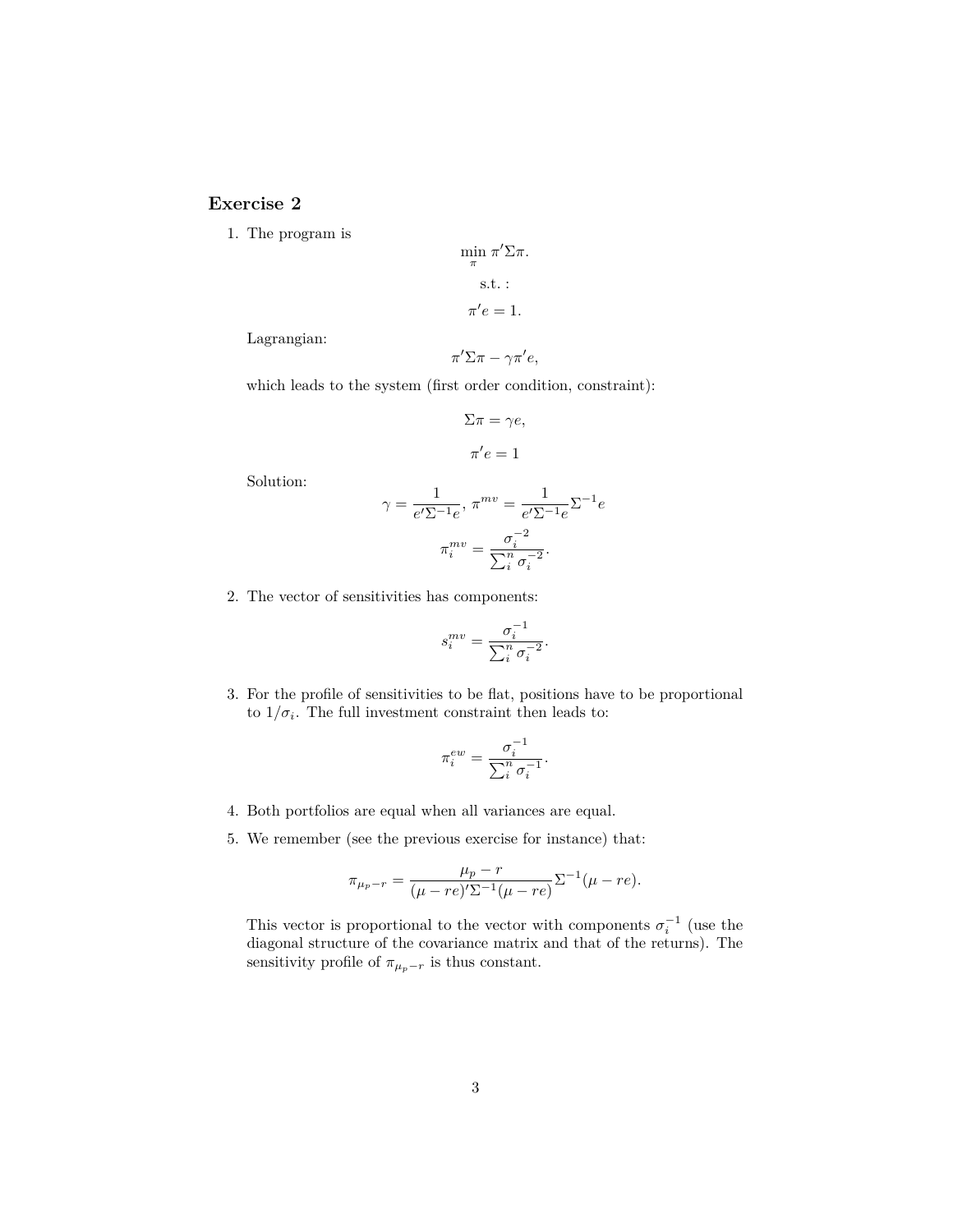6. The first order condition is, componentwise:

$$
\sum_{j\neq i} \rho \sigma_j \sigma_i \pi_j + \sigma_i^2 \pi_i = \gamma \lambda \sigma_i.
$$

One can write this as:

$$
\sum_{j} \rho \sigma_j \sigma_i \pi_j + (1 - \rho) \sigma_i^2 \pi_i = \gamma \lambda \sigma_i,
$$

which leads to  $(\sigma_i > 0)$ :

$$
\sum_{j} \rho \sigma_j \pi_j + (1 - \rho) \sigma_i \pi_i = \gamma \lambda,
$$

since and we can deduce that  $\sigma_i \pi_i$  is necessarily constant since  $\sum_j \rho \sigma_j \pi_j$ is itself constant. As a result, position  $\pi_i$  has to be inversely related to  $\sigma_i$ . The sensitivity profile is as in 5..

7. We have:

and thus:

$$
\sigma_p^2(\pi) = \pi' \Sigma \pi,
$$

$$
\frac{\partial \sigma_p}{\partial \pi_i} = \frac{1}{\sigma_p} (\Sigma \pi)_i
$$

Since:

$$
\Sigma \pi = \gamma(\mu - re),
$$

*.*

we have:

$$
\frac{\partial \sigma_p}{\partial \pi_i} = \frac{1}{\sigma_p} \gamma (\mu_i - r).
$$

8. The function  $\sigma_p(\pi)$  is homogenous of degree one, and therefore satisfies:

$$
\sum_{i=1}^N \pi_i \frac{\partial \sigma_p}{\partial \pi_i} = \sigma_p.
$$

9. In the context of question 6. we have:

$$
\pi_i \propto \frac{1}{\sigma_i},
$$

and thus:

$$
\pi_i \frac{\partial \sigma_p}{\partial \pi_i} \propto \frac{1}{\sigma_i} \frac{1}{\sigma_p} \gamma(\mu_i - r) \propto \frac{1}{\sigma_i} (\mu_i - r) = \text{constant}.
$$

Thus total contributions to risk are equalized.

10. Mean-variance efficiency with cash naturally leads to diversified portfolios, in the sense of equally weighting sources of risk. Portfolio constraint such as the long only constraint might threaten diversification. This happens because of conflicts between objectives. Equalizing risk contributions looks like a very ad-hoc way of forcing diversification in portfolios.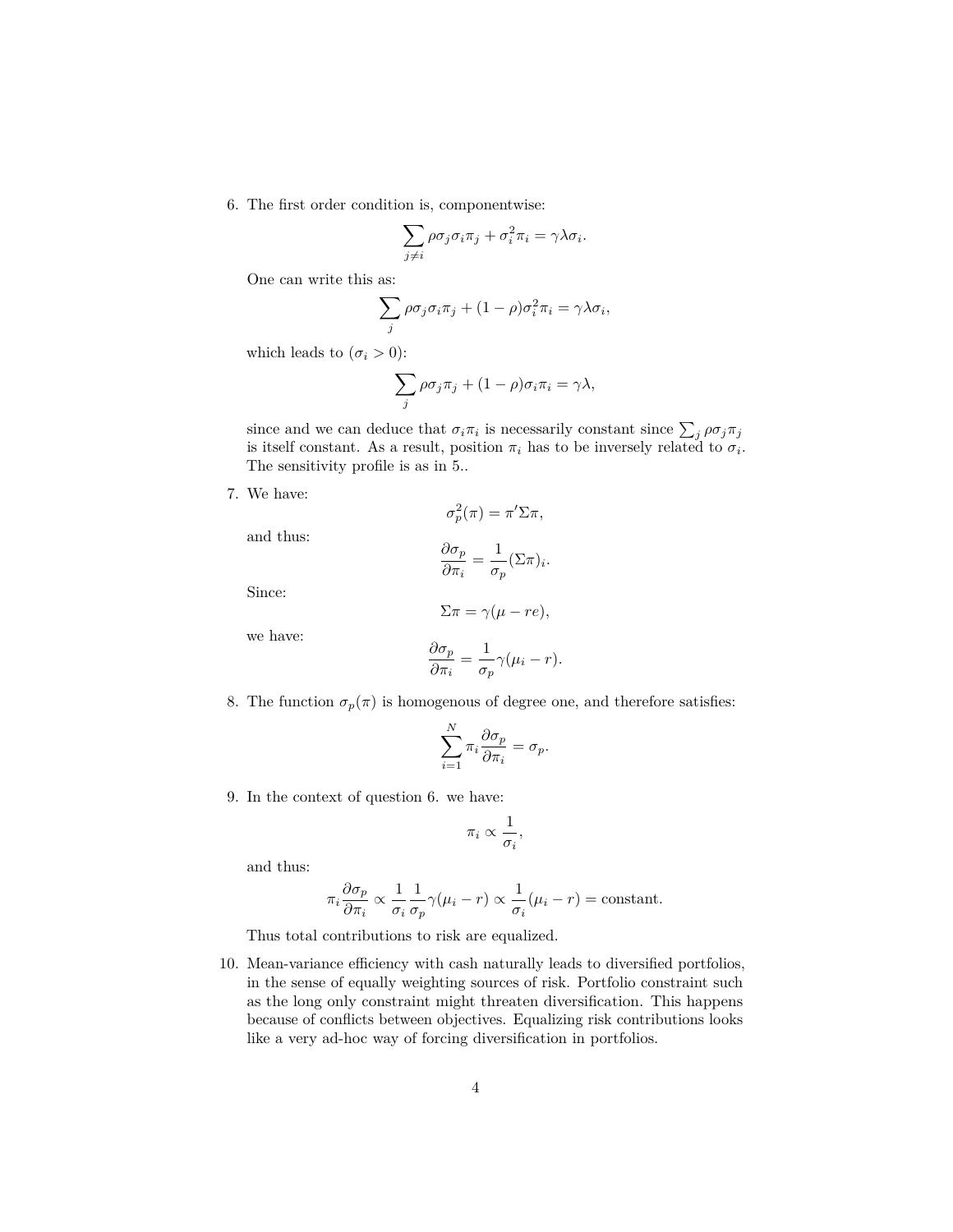## **Exercise 3**

1. The diffusions:

$$
\frac{dP_{i,t}}{P_{i,t}} = d\log(P_{i,t}) + \frac{1}{2}\xi_{i,t}^2 dt,
$$
  

$$
\frac{dV_{\pi,t}}{V_{\pi,t}} = d\log(V_{\pi,t}) + \frac{1}{2}\xi_{\pi,t}^2 dt,
$$

and drifts are:

$$
r_{i,t} = \gamma_{i,t} + \frac{1}{2}\xi_{i,t}^2,
$$
  

$$
r_{\pi,t} = \gamma_{\pi,t} + \frac{1}{2}\xi_{\pi,t}^2,
$$

2. We have:

$$
\frac{dV_{\pi,t}}{V_{\pi,t}} = \sum_{i=1}^{N} \pi_{i,t} \frac{dP_{i,t}}{P_{i,t}},
$$

from which we get:

$$
d \log(V_{\pi,t}) = \sum_{i=1}^{N} \pi_{i,t} d \log(P_{i,t}) + \gamma_{\pi,t}^*,
$$

with:

$$
\gamma_{\pi,t}^* = \frac{1}{2} \left( \sum_{i=1}^N \pi_{i,t} \xi_{i,t}^2 - \xi_{\pi,t}^2 \right).
$$

3. Subtract:

$$
V_{\eta,t} = \sum_{i=1}^N \pi_{i,t} V_{\eta,t},
$$

from the previous equation.

- 4. Apply the previous result with  $\eta = \pi$ .
- 5. On can write:

$$
\gamma_{\pi,t}^* = -\sum_{i=1}^N \pi_{i,t} \frac{d(P_{i,t}/V_{\pi,t})}{P_{i,t}/V_{\pi,t}} + \frac{1}{2} \sum_{i=1}^N \pi_i d[\log(P_{i,\cdot}/V_{\pi,\cdot})]_t.
$$

Now, consider the portfolio return identity:

$$
\frac{dV_{\pi,t}}{V_{\pi,t}} = \sum_{i=1}^{N} \pi_{i,t} \frac{dP_{i,t}}{P_{i,t}}.
$$

One can rewrite it against any numeraire. In particular, we can choose  $V_{\pi}$ as the numeraire. It then reads:

$$
\frac{d(V_{\pi,t}/V_{\pi,t})}{V_{\pi,t}/V_{\pi,t}} = 0 = \sum_{i=1}^{N} \pi_{i,t} \frac{d(P_{i,t}/V_{\pi,t})}{P_{i,t}/V_{\pi,t}}.
$$